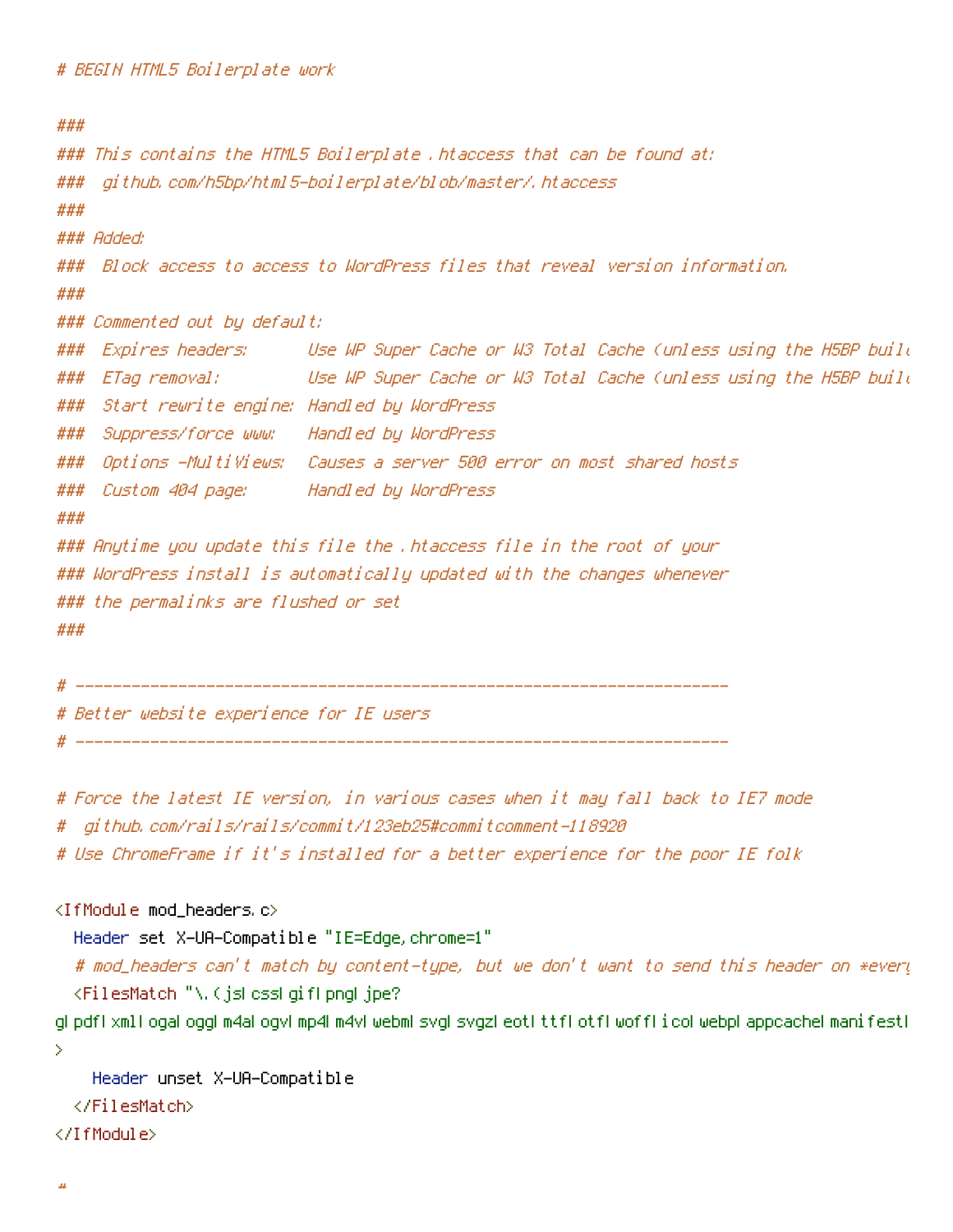| # Cross-domain AJAX requests                                                            |
|-----------------------------------------------------------------------------------------|
|                                                                                         |
|                                                                                         |
| # Serve cross-domain Ajax requests, disabled by default.                                |
| # enable-cors, org                                                                      |
| # code, google, com/p/html5security/wiki/CrossOriginRequestSecurity                     |
|                                                                                         |
| # <ifmodule mod_headers.c=""></ifmodule>                                                |
| Header set Access-Control-Allow-Origin "*"<br>#                                         |
| #                                                                                       |
|                                                                                         |
| # CORS-enabled images (@crossorigin)                                                    |
|                                                                                         |
|                                                                                         |
| # Send CORS headers if browsers request them; enabled by default for images.            |
| # developer, mozilla, org/en/CORS_Enabled_Image                                         |
| # blog, chromium, org/2011/07/using-cross-domain-images-in-webgl-and, html              |
| # hacks.mozilla.org/2011/11/using-cors-to-load-webgl-textures-from-cross-domain-images/ |
| # wiki.mozilla.org/Security/Reviews/crossoriginAttribute                                |
| <ifmodule mod_setenvif.c=""></ifmodule>                                                 |
| <ifmodule mod_headers.c=""></ifmodule>                                                  |

# mod\_headers, y <sup>u</sup> no match by Content-Type?!

<FilesMatch "\.(gif|png|jpe?g|svg|svgz|ico|webp)\$">

SetEnvIf Origin ":" IS\_CORS

Header set Access-Control-Allow-Origin "\*" env=IS\_CORS

</FilesMatch>

</IfModule>

</IfModule>

 $\#$  ----------# Webfont access # ----------------------------------------------------------------------

# Allow access from all domains for webfonts. # Alternatively you could only whitelist your # subdomains like "subdomain.example.com".

<IfModule mod\_headers.c>

 $\mathcal{M}(\mathbf{t}) = \mathcal{M}(\mathbf{t})$  . The system of the set of  $\mathcal{M}(\mathbf{t})$  is equal to the system of the set of  $\mathcal{M}(\mathbf{t})$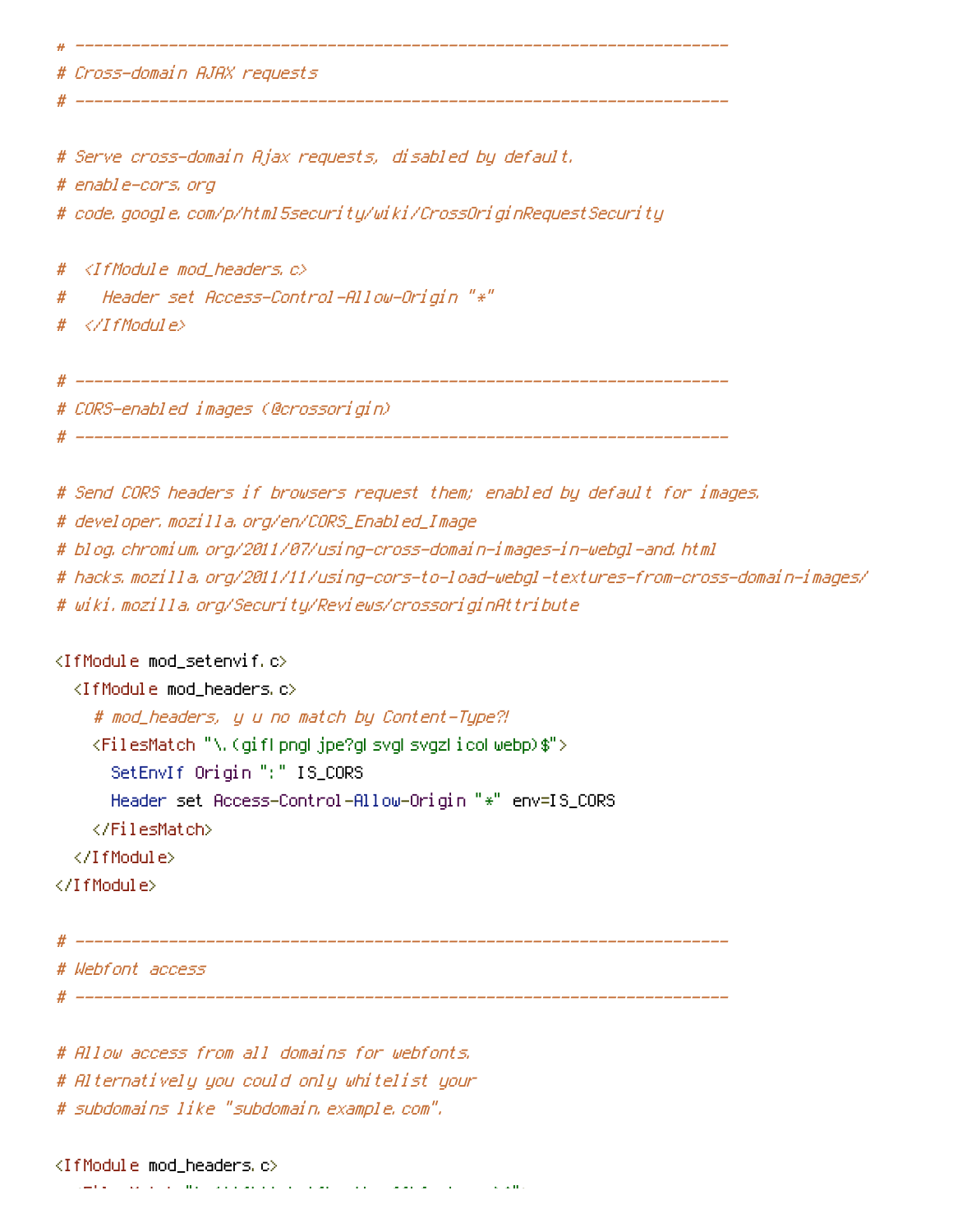| <filesmatch "\,="" \$"="" (ttfl="" css)="" eotl="" font,="" otfl="" ttcl="" woffl=""><br/>Header set Access-Control-Allow-Origin "*"<br/></filesmatch><br> |                 |
|------------------------------------------------------------------------------------------------------------------------------------------------------------|-----------------|
|                                                                                                                                                            |                 |
| # Proper MIME type for all files                                                                                                                           |                 |
|                                                                                                                                                            |                 |
|                                                                                                                                                            |                 |
| # JavaScript                                                                                                                                               |                 |
| # - Normalize to standard type (it's sniffed in IE anyways)                                                                                                |                 |
| # tools.ietf.org/html/rfc4329#section-7.2                                                                                                                  |                 |
| AddType application/javascript ________ js_jsonp                                                                                                           |                 |
| AddTupe application/json                                                                                                                                   | json            |
|                                                                                                                                                            |                 |
| # Audio                                                                                                                                                    |                 |
| AddType audio/ogg                                                                                                                                          | oga ogg         |
| AddType audio/mp4                                                                                                                                          | m4a f4a f4b     |
|                                                                                                                                                            |                 |
| # Video                                                                                                                                                    |                 |
| AddType video/ogg                                                                                                                                          | ogv             |
| AddType video/mp4                                                                                                                                          | mp4 m4v f4v f4p |
| AddType video/webm                                                                                                                                         | webm            |
| AddType video/x-flv                                                                                                                                        | fl v            |
|                                                                                                                                                            |                 |
| # SVG                                                                                                                                                      |                 |
| Required for svg webfonts on iPad<br>#                                                                                                                     |                 |
| twitter, com/FontSquirrel/status/14855840545<br>#                                                                                                          |                 |
| image/svg+xml<br>AddType                                                                                                                                   | SVQ SVQZ        |
| AddEncoding gzip                                                                                                                                           | <b>SVGZ</b>     |
| # Wehfonts                                                                                                                                                 |                 |
| AddType application/vnd.ms-fontobject                                                                                                                      | eot.            |
| AddType application/x-font-ttf                                                                                                                             | ttf ttc         |
| AddType font/opentype                                                                                                                                      | otf             |
| AddType application/x-font-woff                                                                                                                            | woff            |
|                                                                                                                                                            |                 |

# # Assorted types

| AddType image/x-icon        | 1 CO              |
|-----------------------------|-------------------|
| AddType image/webp          | webb              |
| AddType text/cache-manifest | appcache manifest |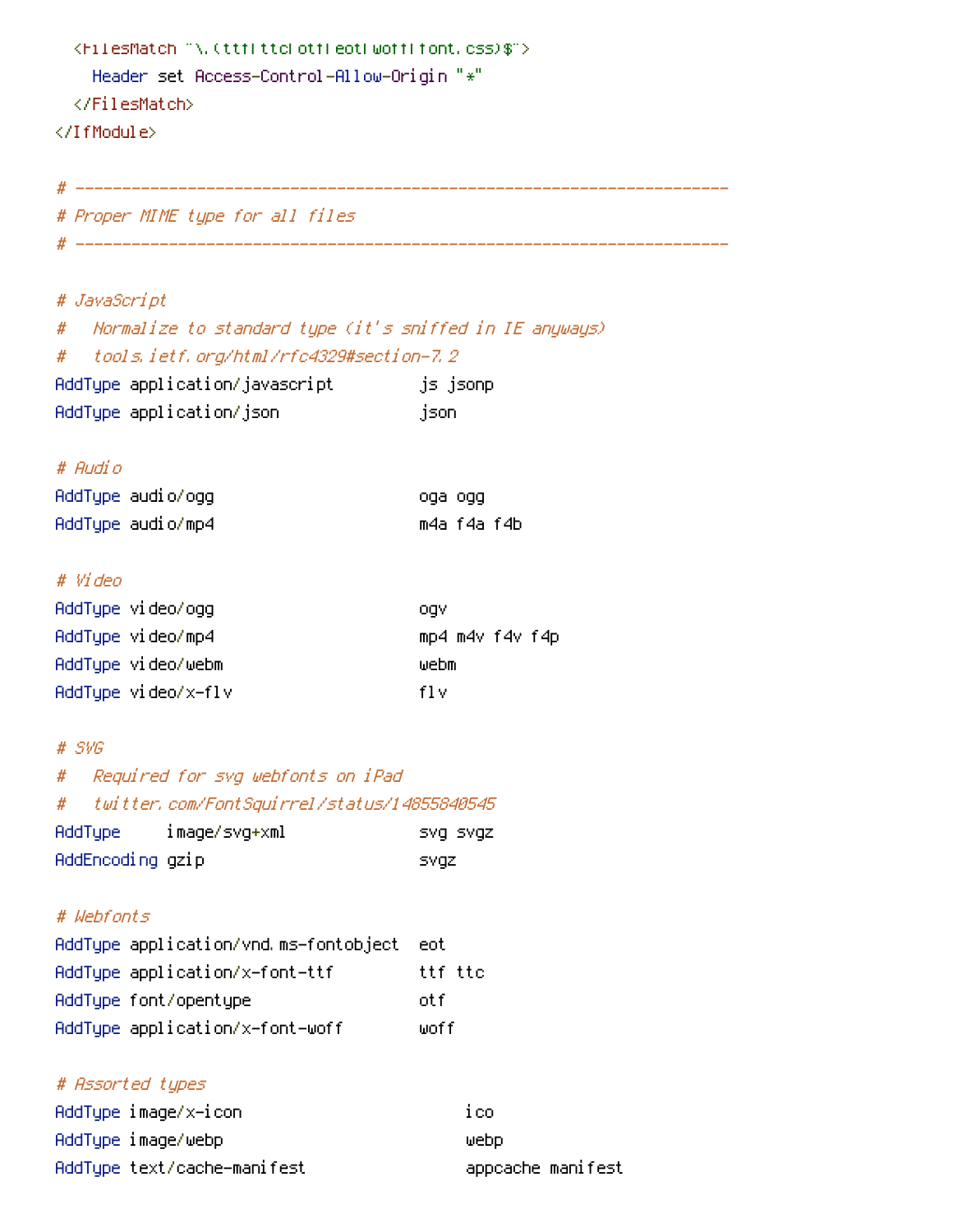| AddTupe text/x-component                           | htc              |  |
|----------------------------------------------------|------------------|--|
| AddTupe application/xml                            | rss atom xml rdf |  |
| AddType application/x-chrome-extension             | crx              |  |
| AddType application/x-opera-extension              | oex              |  |
| AddType application/x-xpinstall                    | xpi              |  |
| AddTupe application/octet-stream                   | safariextz       |  |
| AddType application/x-web-app-manifest+json webapp |                  |  |
| AddTupe text/x-vcard                               | vef              |  |
| AddType application/x-shockwave-flash              | s⊎f              |  |

# Allow concatenation from within specific js and css files

# ----------------------------------------------------------------------

# ----------------------------------------------------------------------

# e.g. Inside of script.combined.js you could have # <!--#include file="libs/jquery-1.5.0.min.js" -->  $# < \langle$  --#include file="plugins/jquery.idletimer.js" --> # and they would be included into this single file.

# This is not in use in the boilerplate as it stands. You may # choose to name your files in this way for this advantage or # concatenate and minify them manually. # Disabled by default.

#<FilesMatch "\.combined\.js\$">

```
# Options +Includes
```
- # AddOutputFilterByType INCLUDES application/javascript application/json
- # SetOutputFilter INCLUDES

```
#</FilesMatch>
```
#<FilesMatch "\.combined\.css\$">

```
# Options +Includes
```
- # AddOutputFilterByType INCLUDES text/css
- # SetOutputFilter INCLUDES
- #</FilesMatch>

# ----------------------------------------------------------------------

# Gzip compression

# ----------------------------------------------------------------------

<IfModule mod\_deflate.c>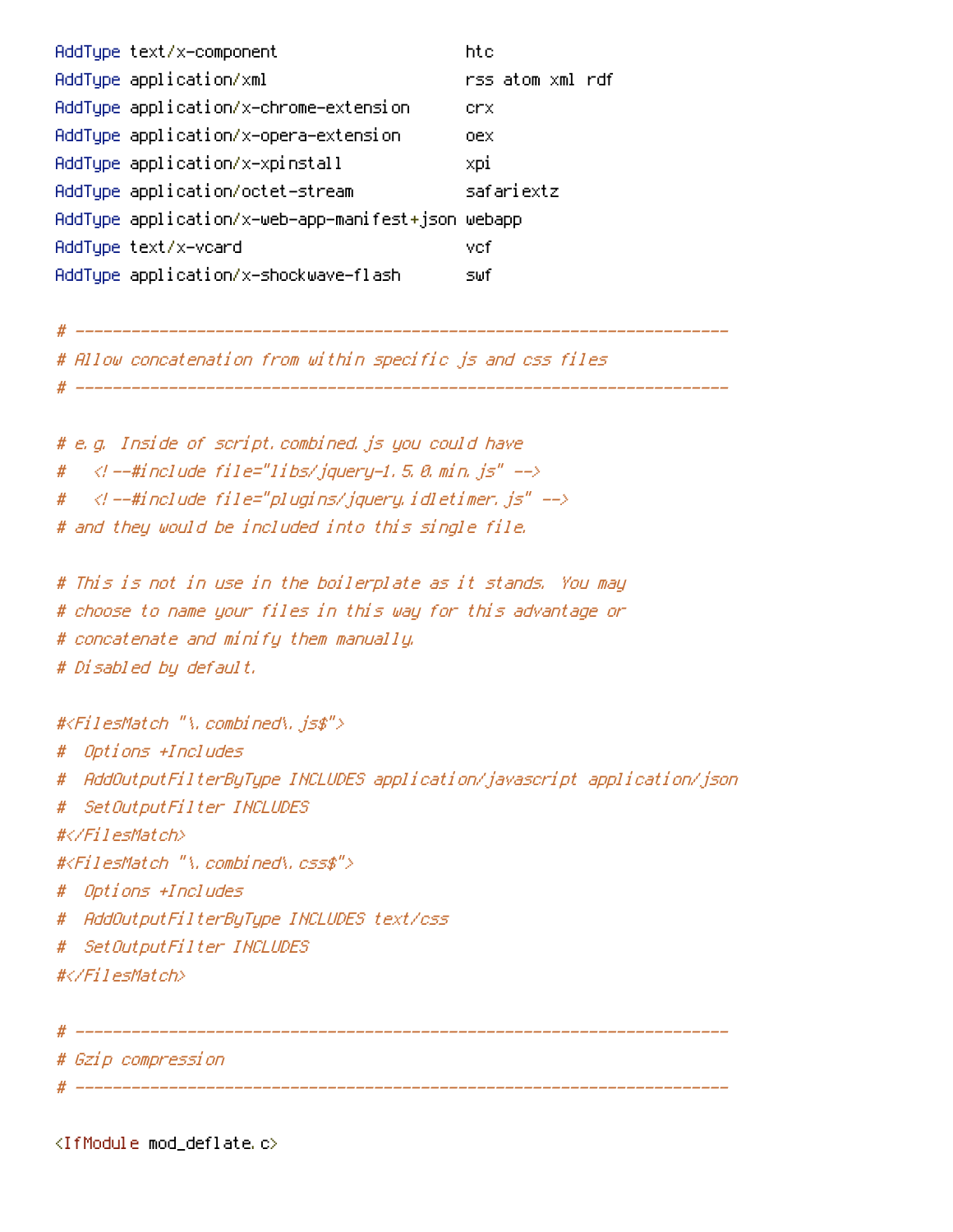# Force deflate for mangled headers developer.yahoo.com/blogs/ydn/posts/2010/12/pushing-be <IfModule mod\_setenvif.c>

<IfModule mod\_headers.c>

SetEnvIfNoCase ^(Accept-EncodXng|X-cept-Encoding|X{15}|~{15}|-{15})\$ ^((gzip|deflate)\ HAVE\_Accept-Encoding

RequestHeader append Accept-Encoding "gzip,deflate" env=HAVE\_Accept-Encoding

</IfModule>

</IfModule>

#### # HTML, TXT, CSS, JavaScript, JSON, XML, HTC:

<IfModule filter\_module>

| FilterProvider | <b>COMPRESS</b> | DEFLATE resp=Content-Type \$text/html                     |
|----------------|-----------------|-----------------------------------------------------------|
| FilterProvider | COMPRESS        | DEFLATE resp=Content-Type \$text/css                      |
| FilterProvider | <b>COMPRESS</b> | DEFLATE resp=Content-Type \$text/plain                    |
| FilterProvider | COMPRESS        | DEFLATE resp=Content-Type \$text/xml                      |
| FilterProvider | COMPRESS        | DEFLATE resp=Content-Type \$text/x-component              |
| FilterProvider | <b>COMPRESS</b> | DEFLATE resp=Content—Type \$application/javascript        |
| FilterProvider | <b>COMPRESS</b> | DEFLATE resp=Content—Type \$application/json              |
| FilterProvider | COMPRESS        | DEFLATE resp=Content-Type \$application/xml               |
| FilterProvider | COMPRESS        | DEFLATE resp=Content-Type \$application/xhtml+xml         |
| FilterProvider | COMPRESS        | DEFLATE resp=Content-Type \$application/rss+xml           |
| FilterProvider | COMPRESS        | DEFLATE resp=Content-Type \$application/atom+xml          |
| FilterProvider | <b>COMPRESS</b> | DEFLATE resp=Content—Type \$application/vnd ms—fontobject |
| FilterProvider | <b>COMPRESS</b> | DEFLATE resp=Content-Type \$image/svg+xml                 |
| FilterProvider | <b>COMPRESS</b> | DEFLATE resp=Content-Type \$image/x-icon                  |
| FilterProvider | COMPRESS        | DEFLATE resp=Content-Type \$application/x-font-ttf        |
| FilterProvider | COMPRESS        | DEFLATE resp=Content-Type \$font/opentype                 |
| FilterChain    | <b>COMPRESS</b> |                                                           |
| FilterProtocol | COMPRESS        | DEFLATE change=yes; byteranges=no                         |
|                |                 |                                                           |

### <IfModule !mod\_filter.c>

# Legacy versions of Apache

AddOutputFilterByType DEFLATE text/html text/plain text/css application/json AddOutputFilterByType DEFLATE application/javascript AddOutputFilterByType DEFLATE text/xml application/xml text/x-component AddOutputFilterByType DEFLATE application/xhtml+xml application/rss+xml application/atom AddOutputFilterByType DEFLATE image/x-icon image/svg+xml application/vnd.ms-fontobject application font/opentype </IfModule>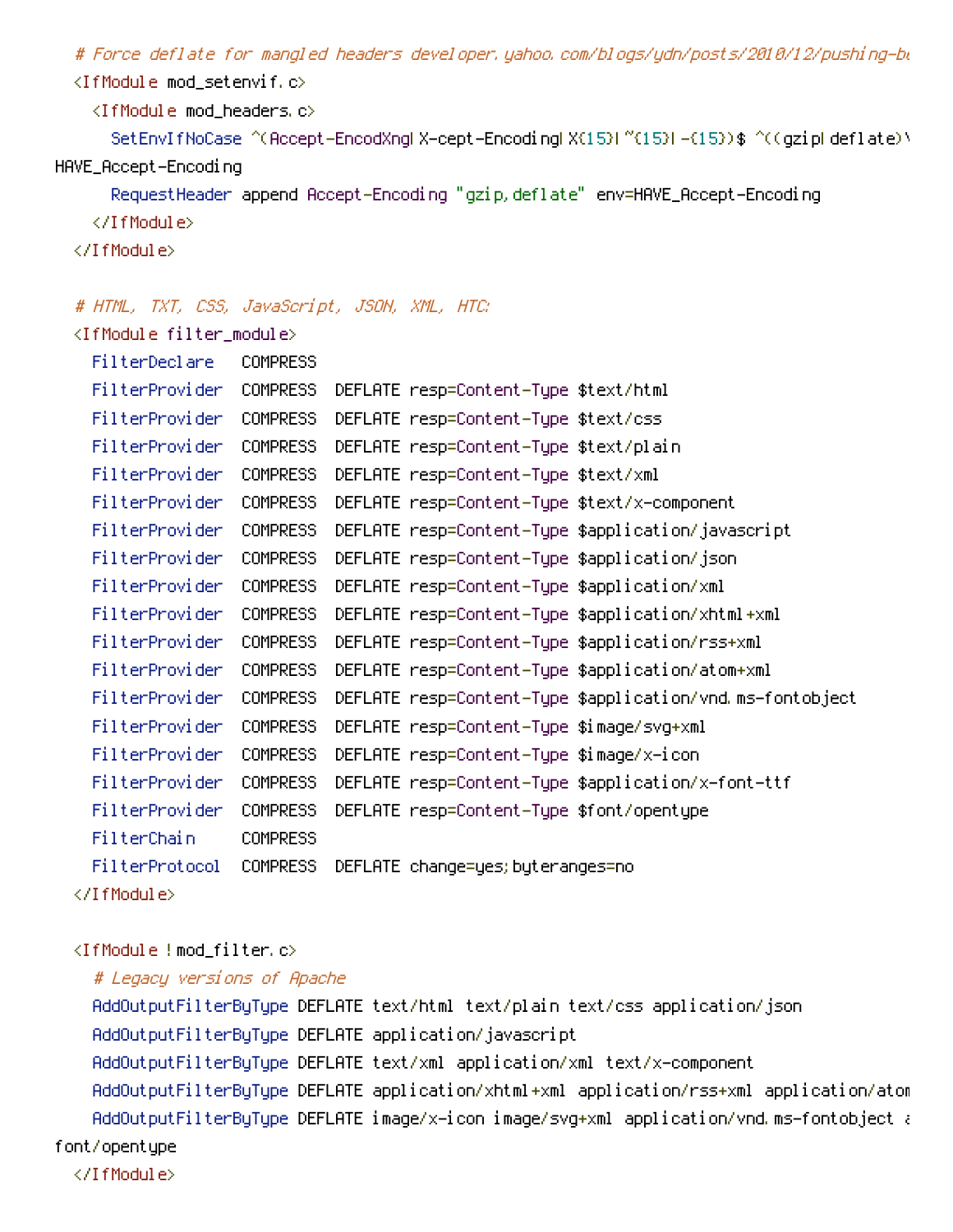## </IfModule>

|        | # Expires headers (for better cache control).                                                                                         |                                                                                 |
|--------|---------------------------------------------------------------------------------------------------------------------------------------|---------------------------------------------------------------------------------|
|        |                                                                                                                                       |                                                                                 |
|        | # These are pretty far-future expires headers.                                                                                        |                                                                                 |
|        | # They assume you control versioning with filename-based cache busting<br># Additionally, consider that outdated proxies may miscache |                                                                                 |
|        |                                                                                                                                       | # www.stevesouders.com/blog/2008/08/23/revving-filenames-dont-use-querystring/  |
|        |                                                                                                                                       |                                                                                 |
|        |                                                                                                                                       | # If you don't use filenames to version, lower the CSS and JS to something like |
|        | #   "access plus 1 week" or so.                                                                                                       |                                                                                 |
|        | # <ifmodule mod_expires.c=""></ifmodule>                                                                                              |                                                                                 |
|        | # ExpiresActive on                                                                                                                    |                                                                                 |
|        | # Perhaps better to whitelist expires rules? Perhaps.                                                                                 |                                                                                 |
|        | # ExpiresDefault                                                                                                                      | "access plus 1 month"                                                           |
|        |                                                                                                                                       | # cache appcache needs re-requests in FF 3.6 (thanks Remy "Introducing HTML5)   |
|        | # ExpiresByType text/cache-manifest "access plus 0 seconds"                                                                           |                                                                                 |
|        | # Your document html                                                                                                                  |                                                                                 |
|        | # ExpiresByType text/html                                                                                                             | "access plus 0 seconds"                                                         |
| # Data |                                                                                                                                       |                                                                                 |
| #      | ExpiresByType text/xml                                                                                                                | "access plus 0 seconds"                                                         |
|        | # ExpiresByType application/xml                                                                                                       | "access plus 0 seconds"                                                         |
|        | # ExpiresByType application/json                                                                                                      | "access plus 0 seconds"                                                         |
| # Feed |                                                                                                                                       |                                                                                 |
|        | # ExpiresByType application/rss+xml                                                                                                   | "access plus 1 hour"                                                            |
|        |                                                                                                                                       |                                                                                 |
|        | # Favicon (cannot be renamed)                                                                                                         |                                                                                 |
|        | # ExpiresByType image/x-icon                                                                                                          | "access plus 1 week"                                                            |
|        | # Media: images, video, audio                                                                                                         |                                                                                 |
|        | # ExpiresByType image/gif                                                                                                             | "access plus 1 month"                                                           |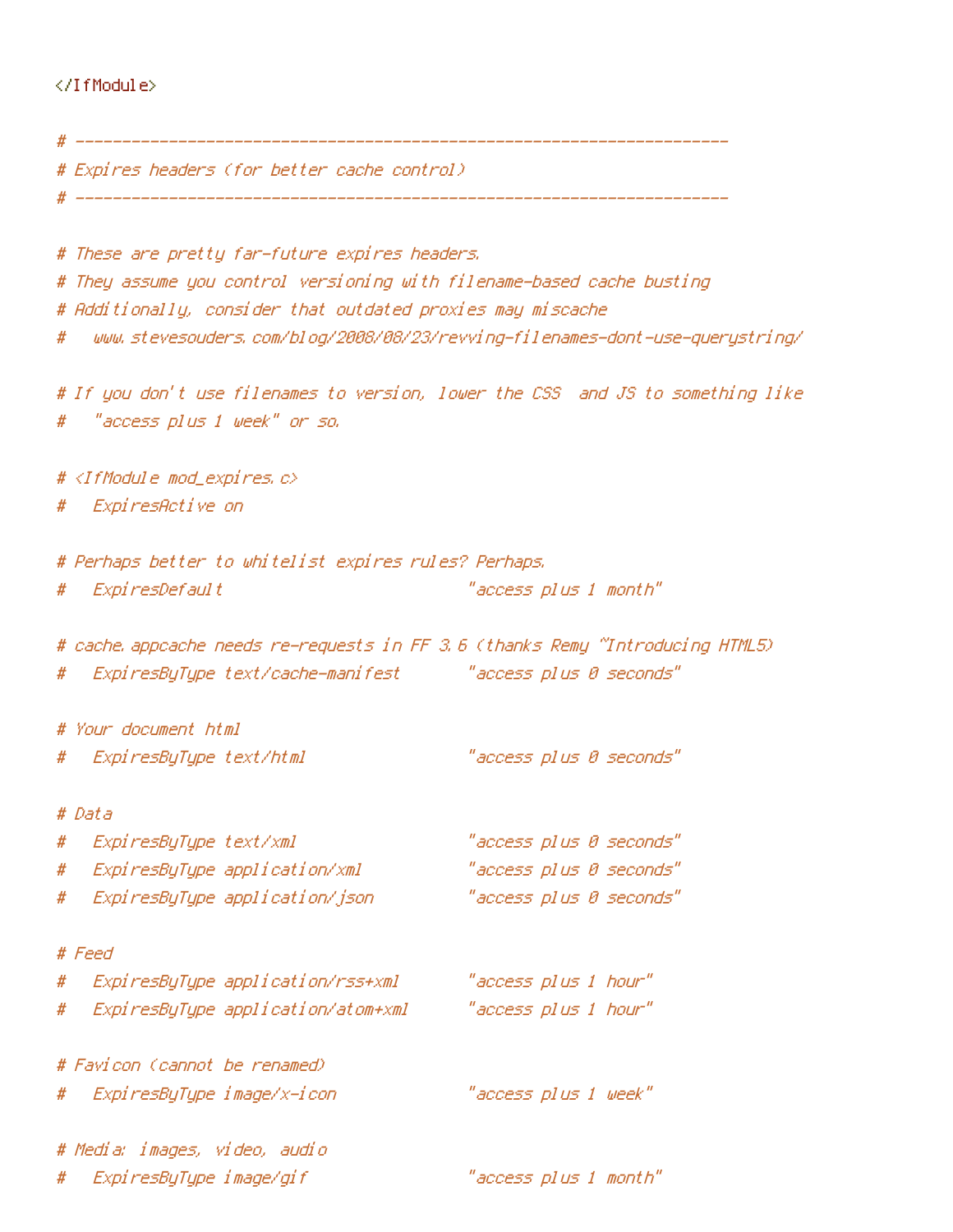| # | ExpiresByType image/png                                           | "access plus 1 month" |
|---|-------------------------------------------------------------------|-----------------------|
| # | ExpiresByType image/jpg                                           | "access plus 1 month" |
| # | ExpiresByType image/jpeg                                          | "access plus 1 month" |
| # | ExpiresByType video/ogg                                           | "access plus 1 month" |
| # | ExpiresByType audio/ogg                                           | "access plus 1 month" |
| # | ExpiresByType video/mp4                                           | "access plus 1 month" |
| # | ExpiresByType video/webm                                          | "access plus 1 month" |
|   |                                                                   |                       |
|   | # HTC files (css3pie)                                             |                       |
|   | # ExpiresByType text/x-component                                  | "access plus 1 month" |
|   |                                                                   |                       |
|   | # Webfonts                                                        |                       |
| # | ExpiresByType application/x-font-ttf                              | "access plus 1 month" |
| # | ExpiresByType font/opentype                                       | "access plus 1 month" |
| # | ExpiresByType application/x-font-woff "access plus 1 month"       |                       |
| # | ExpiresByType image/svg+xml                                       | "access plus 1 month" |
| # | ExpiresByType application/vnd.ms-fontobject "access plus 1 month" |                       |
|   | # CSS and JavaScript                                              |                       |
|   | ExpiresByType text/css<br>#                                       | "access plus 1 year"  |
|   | #                                                                 |                       |
|   |                                                                   |                       |
|   | # $\langle$ /IfModule>                                            |                       |
|   |                                                                   |                       |
|   |                                                                   |                       |
|   | # ETag removal                                                    |                       |
|   |                                                                   |                       |
|   |                                                                   |                       |
|   | # FileETag None is not enough for every server.                   |                       |
|   | # <ifmodule c="" mod_headers,=""></ifmodule>                      |                       |
|   | # Header unset ETag                                               |                       |
|   | $# \triangle$ /IfModule>                                          |                       |
|   |                                                                   |                       |
|   | # Since we're sending far-future expires, we don't need ETags for |                       |
|   | # static content.                                                 |                       |
|   | # developer.yahoo.com/performance/rules.html#etags                |                       |
|   | # FileETag None                                                   |                       |
|   |                                                                   |                       |
|   |                                                                   |                       |
|   | # Stop screen flicker in IE on CSS rollovers                      |                       |

# ----------------------------------------------------------------------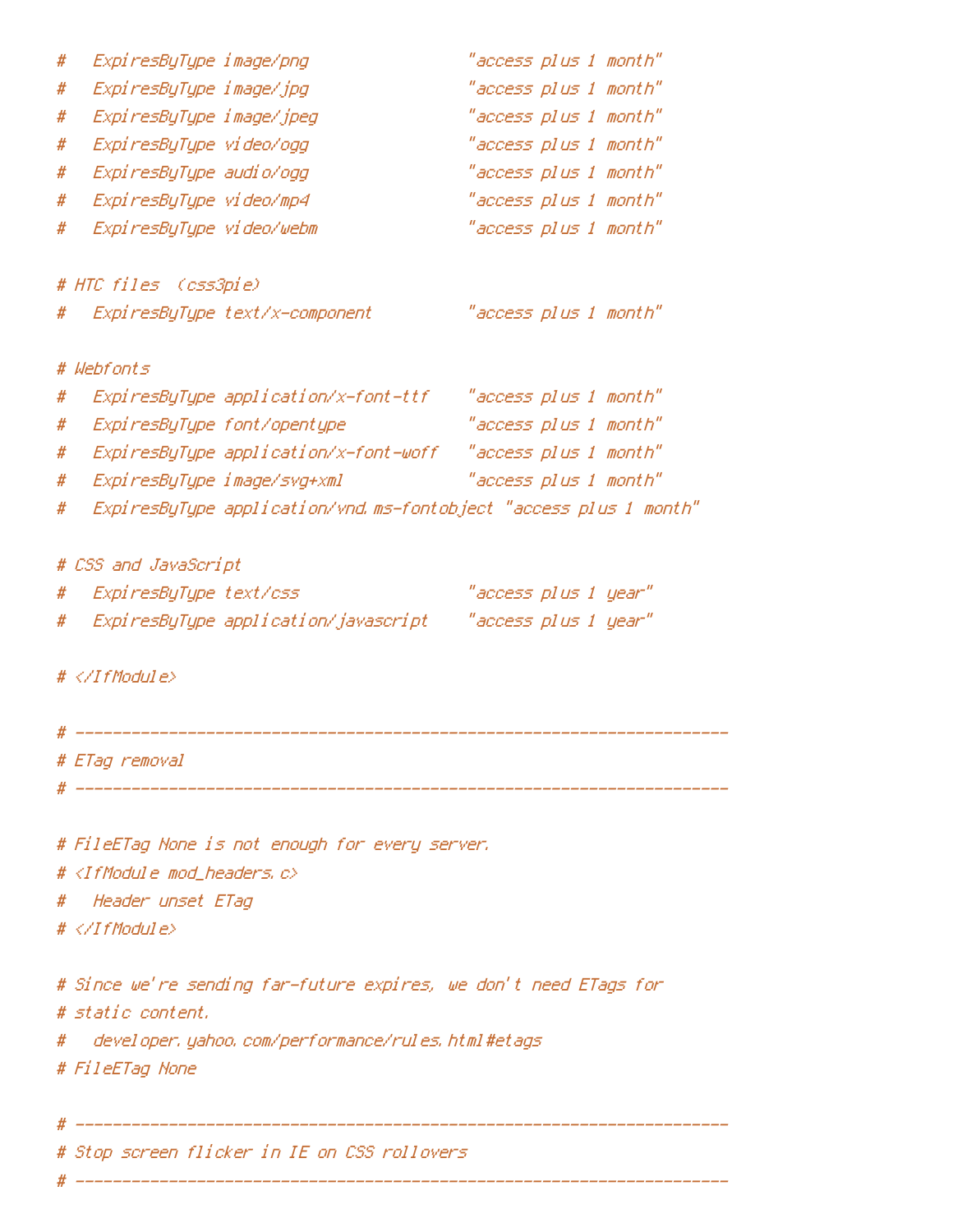# The following directives stop screen flicker in IE on CSS rollovers - in # combination with the "ExpiresByType" rules for images (see above). If # needed, un-comment the following rules.

# BrowserMatch "MSIE" brokenvary=1 # BrowserMatch "Mozilla/4.[0-9]{2}" brokenvary=1 # BrowserMatch "Opera" !brokenvary # SetEnvIf brokenvary 1 force-no-vary

# ----------------------------------------------------------------------

# Cookie setting from iframes

# ----------------------------------------------------------------------

# Allow cookies to be set from iframes (for IE only) # If needed, uncomment and specify <sup>a</sup> path or regex in the Location directive

# <IfModule mod\_headers.c> # Header set P3P "policyref=\"/w3c/p3p.xml\", CP=\"IDC DSP COR ADM DEVi TAIi PSA PSD IVAi # </IfModule>

```
# ----------------------------------------------------------------------
# Start rewrite engine
                                               # ----------------------------------------------------------------------
```
# Turning on the rewrite engine is necessary for the following rules and features. # FollowSymLinks must be enabled for this to work.

#

# Some cloud hosting services require RewriteBase to be set: goo.gl/HOcPN # If using the h5bp in a subdirectory, use `RewriteBase /foo` instead where 'foo' is your di

# <IfModule mod\_rewrite.c>

# Options +FollowSymlinks

# RewriteEngine On

# # RewriteBase /

# </IfModule>

# Suppress or force the "www." at the beginning of URLs

# ----------------------------------------------------------------------

# ----------------------------------------------------------------------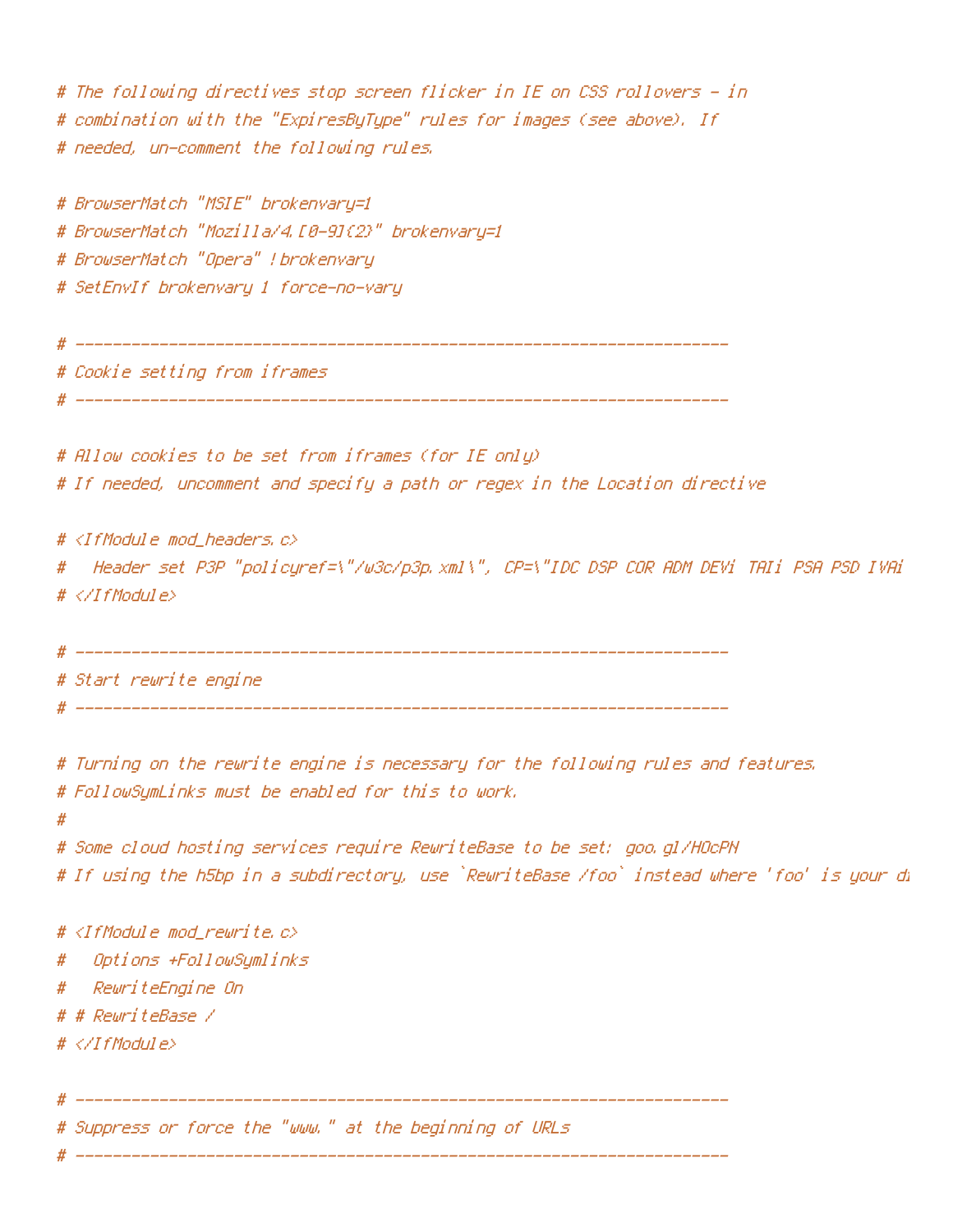# The same content should never be available under two different URLs - especially not with and # without "www." at the beginning, since this can cause SEO problems (duplicate content). # That's why you should choose one of the alternatives and redirect the other one.

# By default option 1 (no "www.") is activated. Remember: Shorter URLs are sexier. # no-www.org/faq.php?q=class\_b

# If you rather want to use option 2, just comment out all option 1 lines # and uncomment option 2. # IMPORTANT: NEVER USE BOTH RULES AT THE SAME TIME!

# ----------------------------------------------------------------------

# Option 1: # Rewrite "www.example.com -> example.com"

# <IfModule mod\_rewrite.c>

# RewriteCond %{HTTPS} !=on

# RewriteCond %{HTTP\_HOST} ^www\.(.+)\$ [NC]

# RewriteRule ^ http://%1%{REQUEST\_URI} [R=301,L]

# </IfModule>

# ----------------------------------------------------------------------

# Option 2: # To rewrite "example.com -> www.example.com" uncomment the following lines. # Be aware that the following rule might not be <sup>a</sup> good idea if you # use "real" subdomains for certain parts of your website.

# <IfModule mod\_rewrite.c>

# RewriteCond %{HTTPS} !=on

# RewriteCond %{HTTP\_HOST} !^www\..+\$ [NC]

# RewriteRule ^ http://www.%{HTTP\_HOST}%{REQUEST\_URI} [R=301,L]

# </IfModule>

# ----------------------------------------------------------------------

# Built-in filename-based cache busting

# -------------------------

# If you're not using the build script to manage your filename version revving, # you might want to consider enabling this, which will route requests for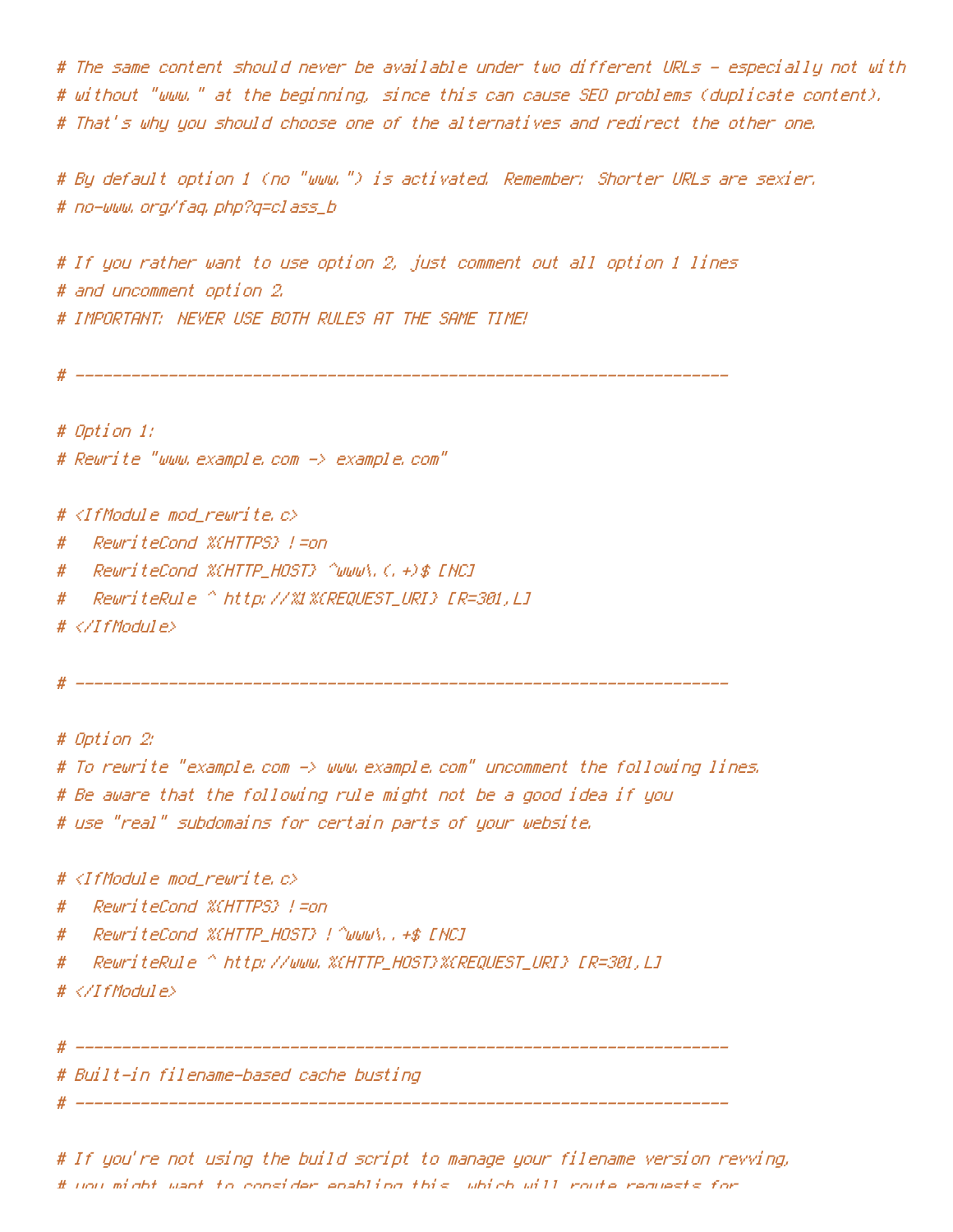# you might want to consider enabling this, which will route requests for

# /css/style.20110203.css to /css/style.css

# To understand why this is important and <sup>a</sup> better idea than all.css?v1231, # read: github.com/h5bp/html5-boilerplate/wiki/cachebusting

# Uncomment to enable. # <IfModule mod\_rewrite.c> # RewriteCond %{REQUEST\_FILENAME} !-f # RewriteCond %{REQUEST\_FILENAME} !-d # RewriteRule ^(.+)\.(\d+)\.(js|css|png|jpg|gif)\$ \$1.\$3 [L] # </IfModule> # ----------------------------------------------------------------------

# Prevent SSL cert warnings

# ----------------------------------------------------------------------

# Rewrite secure requests properly to prevent SSL cert warnings, e.g. prevent # https://www.example.com when your cert only allows https://secure.example.com # Uncomment the following lines to use this feature.

#  $\triangleleft$ IfModule mod rewrite.c $>$ 

# RewriteCond %{SERVER\_PORT} !^443

# RewriteRule ^ https://example-domain-please-change-me.com%{REQUEST\_URI} [R=301,L] # </IfModule>

# ----------------------------------------------------------------------

# Prevent 404 errors for non-existing redirected folders

# ----------------------------------------------------------------------

# without -MultiViews, Apache will give a 404 for a rewrite if a folder of the same name dow # e.g. /blog/hello : webmasterworld.com/apache/3808792.htm

# Options -MultiViews

# ---------------------------------------------------------------------- # Custom 404 page

# ----------------------------------------------------------------------

# You can add custom pages to handle 500 or 403 pretty easily, if you like. # If you are hosting your site in subdirectory, adjust this accordingly  $\mathcal{L} = \mathcal{L} = \mathcal{L}$  Error of Document 404  $\mathcal{A}$  /subdirection  $\mathcal{L}$  and  $\mathcal{L}$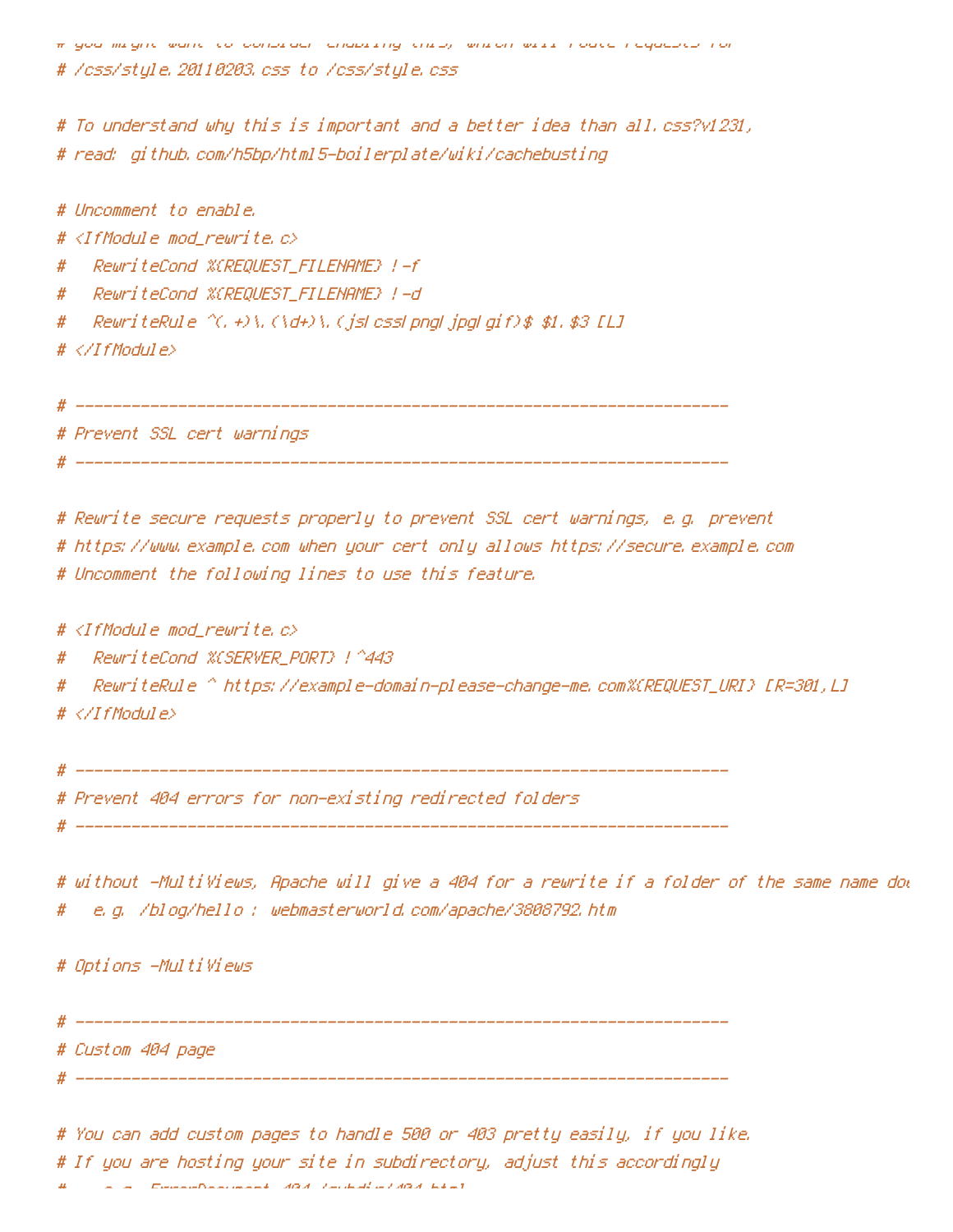# e.g. ErrorDocument 404 /subdir/404.html # ErrorDocument 404 /404.html

# ----------------------------------------------------------------------

# UTF-8 encoding

# -----------------

# Use UTF-8 encoding for anything served text/plain or text/html AddDefaultCharset utf-8

# Force UTF-8 for <sup>a</sup> number of file formats AddCharset utf-8 .css .js .xml .json .rss .atom

# A little more security

# ----------------------------------------------------------------------

# Do we want to advertise the exact version number of Apache we're running? # Probably not. ## This can only be enabled if used in httpd.conf - It will not work in .htaccess # ServerTokens Prod

# ----------------------------------------------------------------------

# "-Indexes" will have Apache block users from browsing folders without <sup>a</sup> default document # Usually you should leave this activated, because you shouldn't allow everybody to surf through # every folder on your server (which includes rather private places like CMS system folders). <IfModule mod\_autoindex.c>

Options -Indexes

</IfModule>

```
# Block access to "hidden" directories whose names begin with a period. This
# includes directories used by version control systems such as Subversion or Git.
\langleIfModule mod rewrite.c\rangleRewriteCond %{SCRIPT_FILENAME} -d
  RewriteCond %{SCRIPT_FILENAME} -f
  RewriteRule "(^{\circ}|/)\." - [F]
</IfModule>
```
# Block access to backup and source files # This files may be left by some text/html editors and # pose <sup>a</sup> great security danger, when someone can access them <FilesMatch "(\.(bak|config|sql|fla|psd|ini|log|sh|inc|swp|dist)|~)\$"> Order allow,deny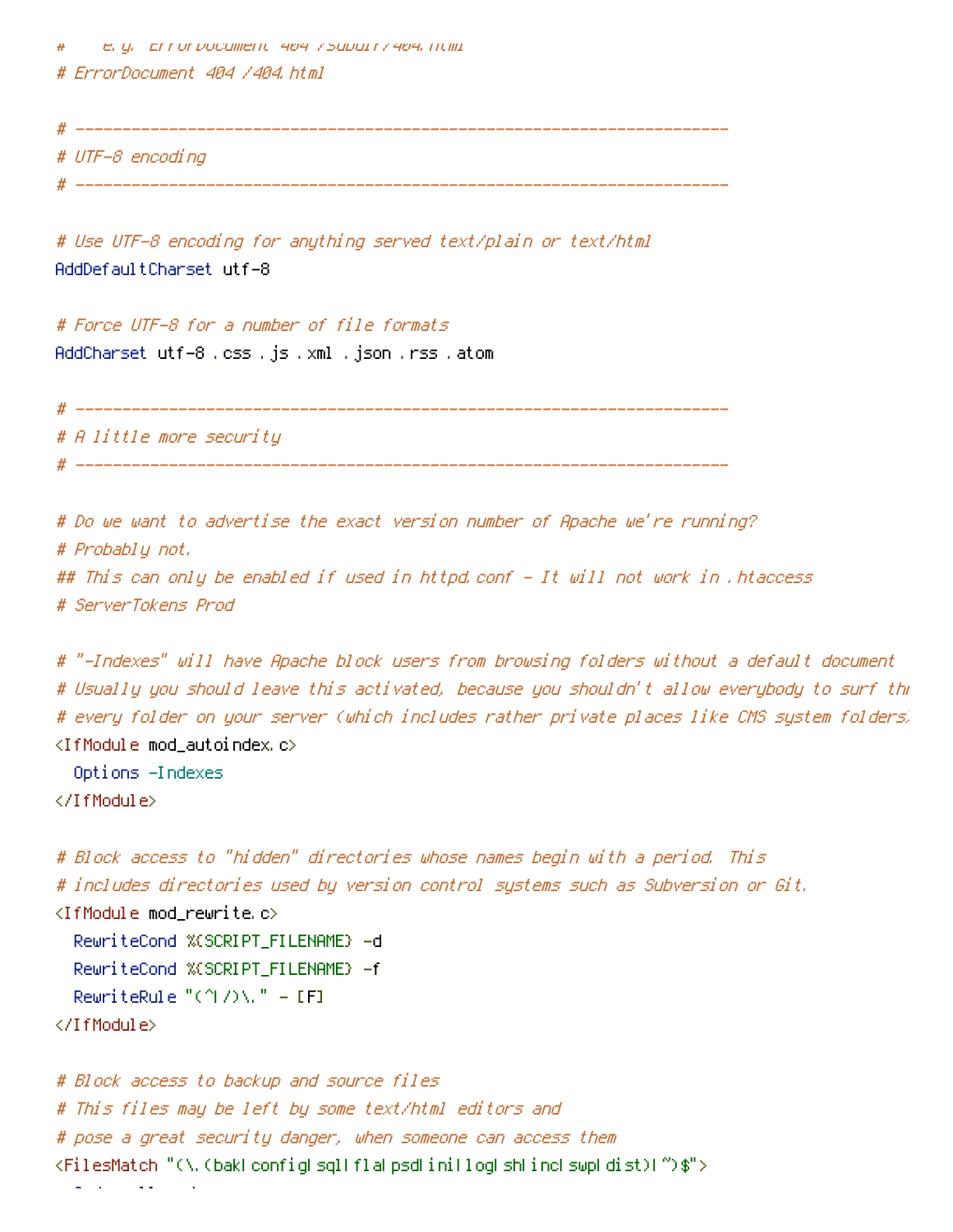Order allow,deny Deny from all Satisfy All </FilesMatch>

# Block access to WordPress files that reveal version information. <FilesMatch "^(wp-config\.php|readme\.html|license\.txt)"> Order allow,deny Deny from all Satisfy All </FilesMatch>

# If your server is not already configured as such, the following directive # should be uncommented in order to set PHP's register\_globals option to OFF. # This closes <sup>a</sup> major security hole that is abused by most XSS (cross-site # scripting) attacks. For more information: http://php.net/register\_globals # # IF REGISTER\_GLOBALS DIRECTIVE CAUSES 500 INTERNAL SERVER ERRORS : # # Your server does not allow PHP directives to be set via .htaccess. In that # case you must make this change in your php.ini file instead. If you are # using <sup>a</sup> commercial web host, contact the administrators for assistance in # doing this. Not all servers allow local php.ini files, and they should # include all PHP configurations (not just this one), or you will effectively # reset everything to PHP defaults. Consult www.php.net for more detailed # information about setting PHP directives.

# php\_flag register\_globals Off

# Rename session cookie to something else, than PHPSESSID # php\_value session.name sid

# Disable magic quotes (This feature has been DEPRECATED as of PHP 5.3.0 and REMOVED as of PHP 5.4.0.) # php\_flag magic\_quotes\_gpc Off

# Do not show you are using PHP # Note: Move this line to php.ini since it won't work in .htaccess # php\_flag expose\_php Off

# Level of log detail - log all errors # php\_value error\_reporting -1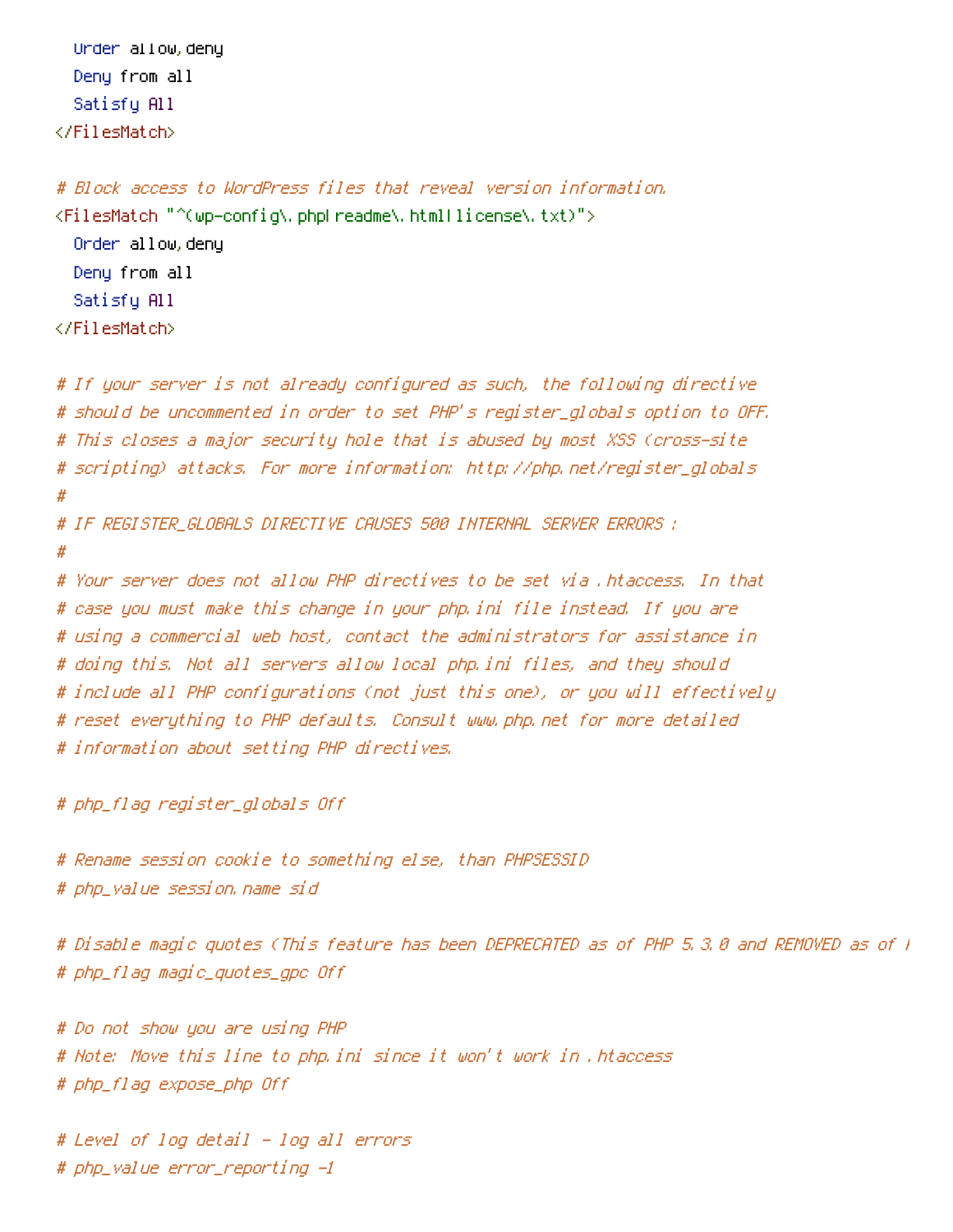# Write errors to log file # php\_flag log\_errors On

# Do not display errors in browser (production - Off, development - On) # php\_flag display\_errors Off

# Do not display startup errors (production - Off, development - On) # php\_flag display\_startup\_errors Off

# Format errors in plain text # Note: Leave this setting 'On' for xdebug's var\_dump() output # php\_flag html\_errors Off

# Show multiple occurrence of error # php\_flag ignore\_repeated\_errors Off

# Show same errors from different sources # php\_flag ignore\_repeated\_source Off

# Size limit for error messages # php\_value log\_errors\_max\_len 1024

# Don't precede error with string (doesn't accept empty string, use whitespace if you need) # php\_value error\_prepend\_string " "

# Don't prepend to error (doesn't accept empty string, use whitespace if you need) # php\_value error\_append\_string " "

# Increase cookie security <IfModule php5\_module> php\_value session.cookie\_httponly true </IfModule>

### # END HTML5 Boilerplate

# BEGIN WordPress <IfModule mod\_rewrite.c> RewriteEngine On RewriteBase /test\_press/ RewriteRule  $\hat{}$  index\.php\$ - [L]